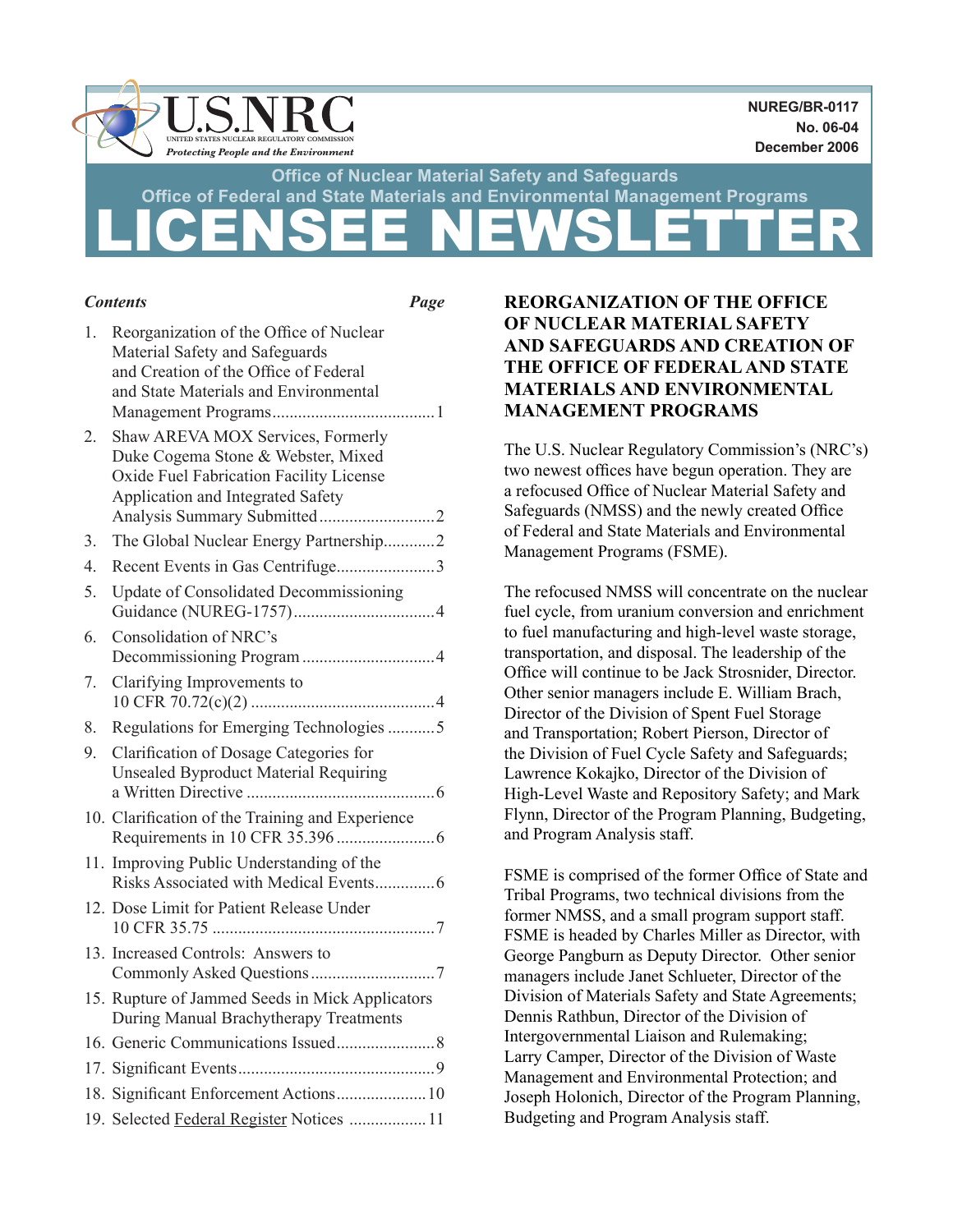The reorganization was approved by the Commission in June to help the NRC meet new challenges in the materials, waste, and environmental areas. These challenges include increases in the number of Agreement States, as well as the expected applications for new nuclear power plants, spent-fuel reprocessing plants, and the high-level waste repository at Yucca Mountain. The NRC's Agreement State program has grown to 34 States, with three more States negotiating for Agreement State status. Agreement State status allows a State to regulate the industrial, academic, and medical uses of radioactive materials within its jurisdiction.

Martin Virgilio, Deputy Executive Director for Materials, Waste, Research, State, Tribal and Compliance Programs, said the reorganization will help NRC meet these demands while maintaining its ability to protect public health and safety and the environment. You can read more about the reorganization at http://www.nrc.gov/reading-rm/ doc-collections/news/2006/06-122.html. The reorganization became effective October 1.

(Contact: Michael Williamson, Office of Federal and State Materials and Environmental Management Programs, 301-415-6234; e-mail: mkw1@nrc.gov)

### **SHAW AREVA MOX SERVICES, FORMERLY DUKE COGEMA STONE & WEBSTER, MIXED OXIDE FUEL FABRICATION FACILITY LICENSE APPLICATION AND INTEGRATED SAFETY ANALYSIS SUMMARY SUBMITTED**

On September 27, 2006, Duke Cogema Stone & Webster (DCS) submitted a License Application and Integrated Safety Analysis (ISA) summary for a proposed Mixed Oxide Fuel Fabrication Facility (MFFF) to be built near Aiken, South Carolina. Under the U.S. Department of Energy's (DOE) Surplus Plutonium Disposition Program, DOE plans to use Shaw AREVA MOX Services (formerly DCS) as a contractor to convert approximately 34 metric tons of surplus weapons-grade plutonium into mixed oxide fuel to be used in commercial nuclear power plants.

On November 07, 2006, the U.S. Nuclear Regulatory Commission (NRC) sent a letter, to Shaw AREVA MOX Services, requesting that certain information submitted as proprietary in the ISA summary be included in the License Application. In response to this letter, Shaw AREVA MOX Services sent a revised License Application for NRC staff to

review, incorporating the information requested on November 17, 2006.

At the time of this writing, the resubmitted License Application and existing ISA summary are undergoing a 45-day acceptance review. If the License Application and ISA summary are deemed acceptable, they will undergo a technical review. Before the beginning of a technical review of the License Application and ISA summary, there will be a public meeting, near the site, to discuss the staff's plan for the review and to announce another opportunity for a hearing.

DCS previously applied for and received authorization to construct a MFFF. On April 18, 2001, the NRC published a notice in the *Federal Register* (66FR19994), announcing that the NRC had accepted an application for authority to construct a MFFF from DCS. The notice also announced an opportunity for a hearing on the DCS application. On March 30, 2005, the NRC issued a Construction Authorization (CA) to DCS for a MFFF located on the Savannah River Site in South Carolina. The NRC staff's technical basis for issuing the CA is set forth in NUREG-1821, "Final Safety Evaluation Report on the Construction Authorization Request for the Mixed Oxide Fuel Fabrication Facility at the Savannah River Site, South Carolina." The results of the staff's environmental review related to the issuance of the CA are contained in NUREG-1767, "Environmental Impact Statement on the Construction and Operation of a Mixed Oxide Fuel Fabrication Facility at the Savannah River Site, South Carolina -- Final Report."

(Contact: David Tiktinsky, Office of Nuclear Material Safety and Safeguards, 301-415-6195; e-mail: dht@nrc.gov)

## **THE GLOBAL NUCLEAR ENERGY PARTNERSHIP**

In February 2006, the U.S. government announced the Global Nuclear Energy Partnership (GNEP) as part of President Bush's Advanced Energy Initiative to reduce U.S. dependence on foreign sources of energy. This major initiative is considering a new approach to the recycling of spent nuclear fuel using advanced technologies. These advanced technologies would increase resistance to proliferation, recover and reuse fuel resources, and reduce the amount of waste. Under this partnership, the U.S. Government will work with nations such as Russia, Japan, the United Kingdom and France which have advanced civilian nuclear energy programs to expand the use of nuclear power,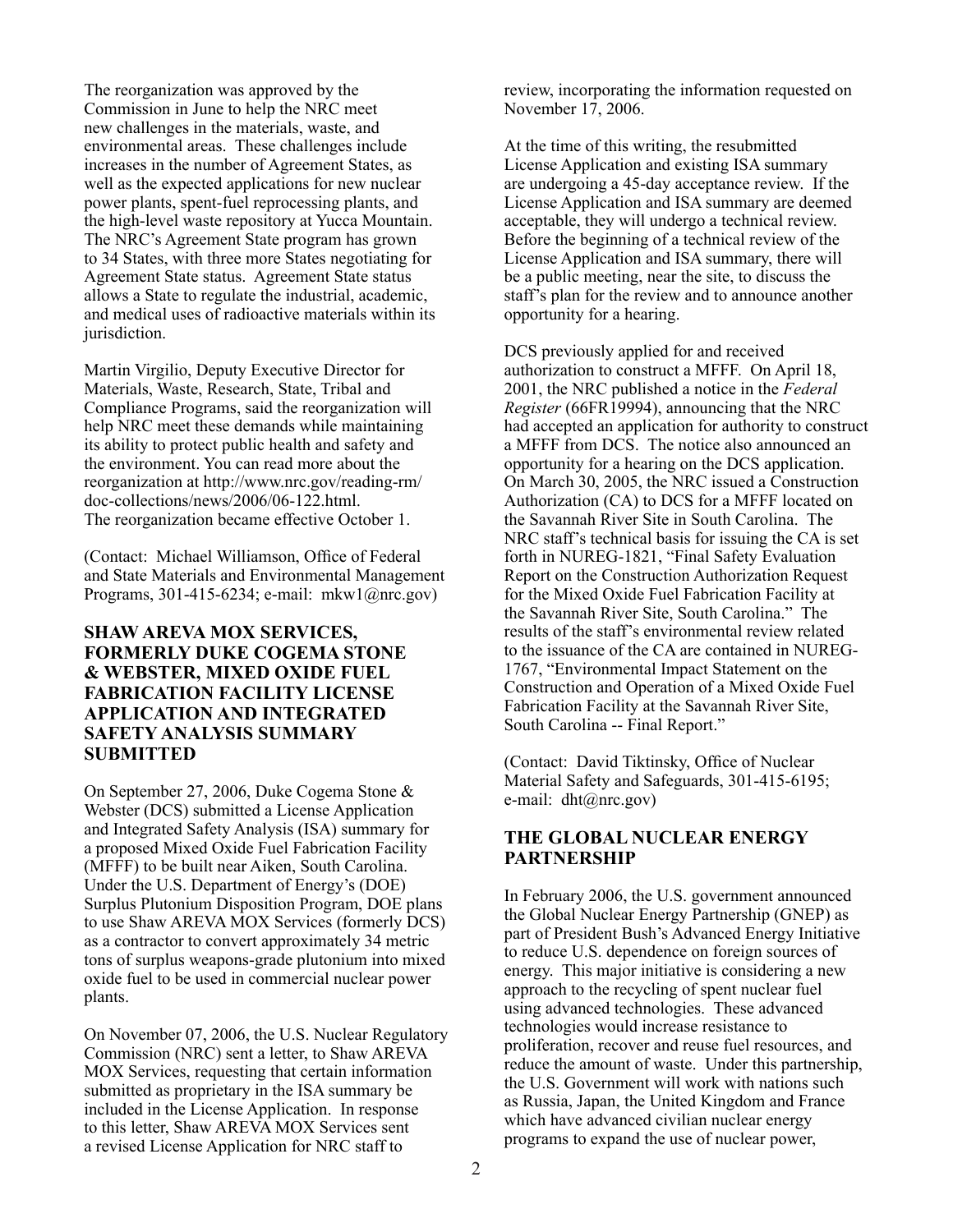consistent with the provisions in the Energy Policy Act, Nuclear Power 2010, and other provisions that have been passed.

In order to reduce nuclear waste, GNEP is considering two recycling technologies, among others: 1) Uranium Extraction Plus (UREX+); and 2) pyroprocessing. UREX+ is an advanced version of PUREX, which is an existing aqueous reprocessing technology used internationally in France and in the United Kingdom. UREX+ does not separate plutonium from other long-lived radioactive elements. The UREX+ process will separate spent fuel into uranium, which can be stored for future use or disposal as low-level waste. In addition, long-lived fission products, such as technetium, and iodine, could be separated for disposal in the proposed repository at Yucca Mountain. Short-lived fission products, such as cesium and strontium, could be extracted and prepared for decay-in-storage until they meet the requirements for disposal as low-level waste. Transuranic elements (plutonium, neptunium, americium, and curium) separated from the remaining fission products could be fabricated into fuel for consumption in a fast neutron reactor. Burning the transuranic elements will significantly reduce the heat load to Yucca Mountain, reducing the need for additional geological repositories this century.

Pyroprocessing is a non-aqueous technology that is based on electrochemical separation. This technique is used to remove uranium, plutonium and other actinides from the spent fuel, while keeping them mixed. This method prevents the plutonium to be used directly in weapons. Pyroprocessing dissolves spent fuel in a chloride salt that is hot enough to melt, rather than water-based acid as used in UREX+. This does not work well for the oxide fuels in thermal reactors, but it is ideal for metallic fuel that may be used in fast-neutron reactors.

According to the U.S. Department of Energy (DOE), reprocessed materials, which retain about 90 percent of the energy content of primary fuel, can be burned in Advanced Burner Reactors (fast-neutron reactors) to produce even more energy. The advantage of those fast reactors is that as they produce power they are also able to consume transuranic elements, potentially eliminating the need for their disposal at Yucca Mountain.

The U.S. will co-sponsor a workshop with the International Atomic Energy Agency (IAEA) and other IAEA Member States in Vienna, Austria, on Dec. 4-6, 2006, to discuss a program to design, build and export grid-appropriate reactors to comply with GNEP purposes. The aforementioned technologies promise to bring the benefits of nuclear energy to the world safely and securely, without all countries having to invest in the complete fuel cycle process.

The DOE plans to work with the industry to design, build and operate a Consolidated Fuel Treatment Center (CFTC) consisting of a commercial-scale Modular Prototype Integrated Recycle Facility and a commercial-scale Prototype Advance Burner Reactor. DOE also intends to retain the lead on research and development in the Advance Fuel Cycle Research Facility.

(Contact: Cinthya I. Román-Cuevas, Office of Nuclear Material Safety and Safeguards, 301-415-8118; e-mail: cir1@nrc.gov)

## **RECENT EVENTS IN GAS CENTRIFUGE**

Milestones continue to be reached in the area of gas centrifuge (GC) uranium-enrichment facility licensing. After issuing a license to Louisiana Energy Services for the National Enrichment Facility in Hobbs, New Mexico this past June, the staff has been working on several licensing actions involving USEC Inc. (USEC). These licensing actions continue a changeover from the current uranium-enrichment technology used in the United States (gaseous-diffusion process) to the gascentrifuge process.

On September 11, 2006, the U.S. Nuclear Regulatory Commission (NRC) issued the Safety Evaluation Report (SER), NUREG-1851, for the proposed American Centrifuge Plant (ACP) to be constructed and operated by USEC. In the SER, NRC staff concluded that USEC demonstrated it has adequate safety programs to construct and operate the proposed facility.

The proposed ACP, to be located at the Portsmouth Gaseous Diffusion Plant (GDP) site in Piketon, Ohio, would produce Uranium-235 (U-235) enriched up to 10 weight percent by a gas centrifuge process. If the license is approved, facility construction would begin in 2007, and continue for 5 years through, 2011. The proposed ACP would begin initial production in 2009, and peak production would be reached in 2011.

The final SER, and the recently completed Environmental Impact Statement are the major NRC staff reviews in the licensing process. There are no contentions related to the facility before the NRC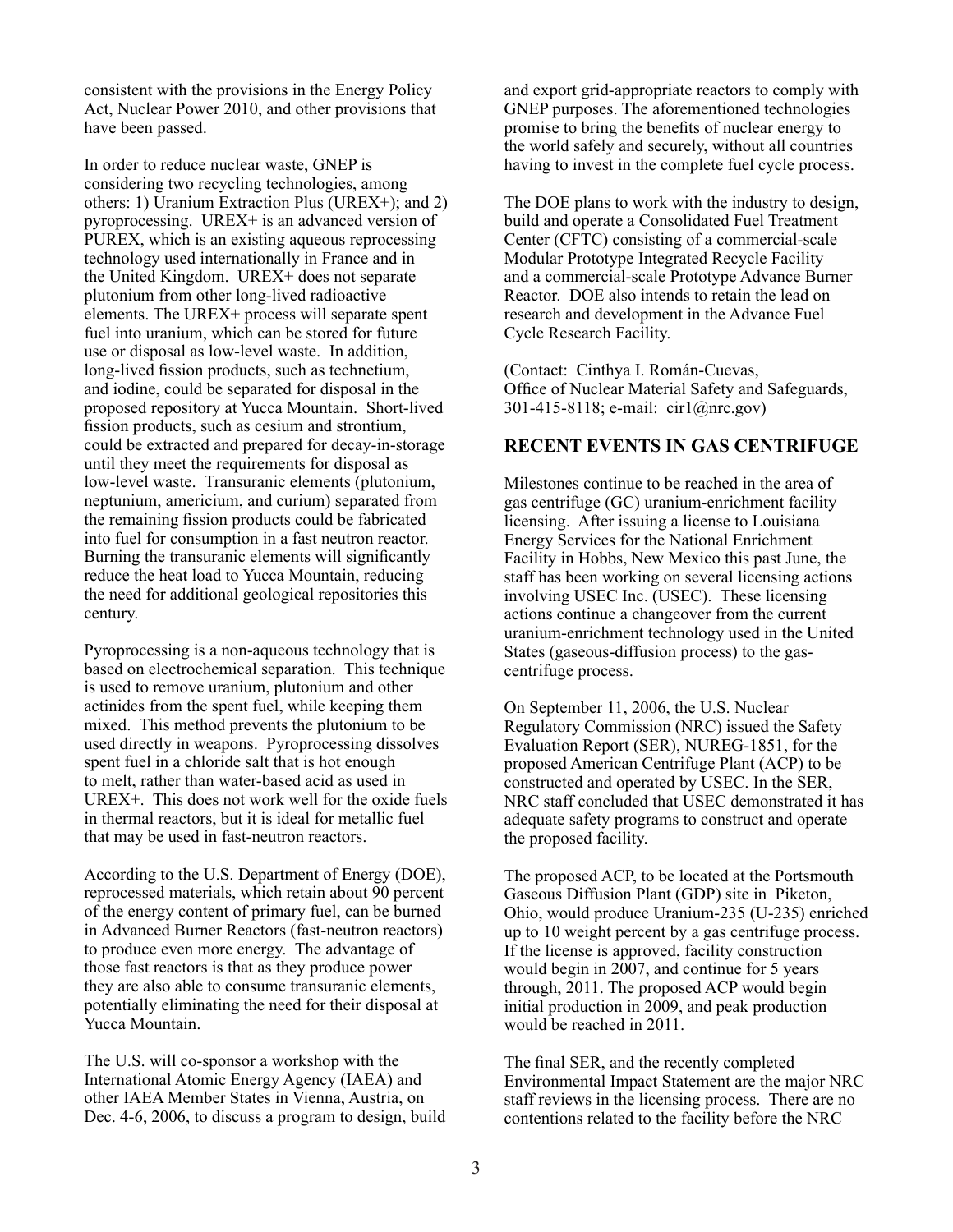Atomic Safety and Licensing Board. However, a mandatory hearing will take place early next year.

Recent advancements have also been made by USEC's Lead Cascade Facility (LCF), which was licensed in early 2004. The LCF was authorized to introduce uranium hexafluoride gas (UF6) into the system on August 23, 2006. Also located at the Portsmouth GDP site in Piketon, Ohio, the LCF is a gas centrifuge test facility intended to provide operational information on the machines and auxiliary systems as they would be used in commercial application. The authorization to introduce UF6 was made after several license conditions were satisfied. These license conditions required: (1) revising the Portsmouth GDP Emergency Plan to appropriately address the LCF; (2) acceptance and execution of the decommissioning funding mechanism; and (3) NRC completion of an operational readiness review, verifing that management measures to ensure compliance with the performance requirements of 10 CFR 70.61 had been implemented, and confirming that the facility was constructed and operated, safely in accordance with license requirements.

For more information related to gas centrifuge uranium-enrichment facility licensing, visit our website at http://www.nrc.gov/materials/fuelcyclefac/gas-centrifuge.html.

(Contact: Brian W. Smith, Fuel Cycle, NMSS, 301-415-7457; e-mail: bws1@nrc.gov)

## **UPDATE OF CONSOLIDATED DECOMMISSIONING GUIDANCE (NUREG-1757)**

The Division of Waste Management and Environmental Protection (DWMEP) has completed its update of NUREG-1757, "Consolidated Decommissioning Guidance," which provides guidance for planning and implementing license termination under the License Termination Rule (10 CFR Part 20, Subpart E). The staff has published revisions to Volumes 1 and 2 of this NUREG series. The first volume is "Consolidated Decommissioning Guidance: Decommissioning Process for Materials Licensees" (NUREG-1757, Vol. 1, Rev. 2), which provides guidance for planning and implementing the termination of materials licenses. The second volume, "Consolidated Decommissioning Guidance: Characterization, Survey, and Determination of Radiological Criteria" (NUREG-1757, Vol. 2, Rev. 1), provides guidance for compliance with the radiological criteria for termination of licenses.

The revised Volumes 1 and 2 include the finalized guidance of NUREG-1757, Draft Supplement 1, which was published for public comment in September 2005. The guidance is intended for use by NRC staff, licensees, and others. All three volumes of NUREG-1757 are available at http:// www.nrc.gov/reading-rm/doc-collections/nuregs/ staff/sr1757.

(Contacts: Kristina Banovac, DWMEP, 301-415- 5114; email: klb@nrc.gov, and Duane Schmidt, DWMEP, 301-415-6919; email: dws2@nrc.gov)

## **CONSOLIDATION OF NRC'S DECOMMISSIONING PROGRAM**

On October 1, 2006, the project management and oversight responsibility for 14 decommissioning Research and Test Reactors (RTRs), two decommissioning power reactors, and two earlydemonstration reactors transferred from the Office of Nuclear Reactor Regulation (NRR) to the Office of Federal and State Materials and Environmental Management Programs (FSME). Additionally, the project management and oversight of uraniumrecovery facilities, including decommissioning facilities, was also transferred to FSME. The decommissioning activities were consolidated into the Division of Waste Management and Environmental Protection (DWMEP) as a result of a Staff Requirements Memorandum requesting the staff to evaluate further consolidating the decommissioning program. Based on the evaluation, the staff determined that consolidating the decommissioning program would increase the efficient and effective use of resources and further concentrate the decommissioning technical expertise in one organization. The Decommissioning and Uranium Licensing Recovery Licensing Directorate in FSME now provides decommissioning project management and oversight activities for complex materials sites, power reactors, RTRs, and uranium-mill tailing sites in addition to providing decommissioning programmatic support to the regions and other offices involved in decommissioning activities.

(Contact: Keith McConnell, DWMEP, 301-415-7295; email: kim@nrc.gov)

## **CLARIFYING IMPROVEMENTS TO 10 CFR 70.72(c)(2)**

In a September 27, 2006, *Federal Register* notice (FRN), the U.S. Nuclear Regulatory Commission (NRC) published both a proposed Direct Final Rule (DFR) and proposed rule to clarify a requirement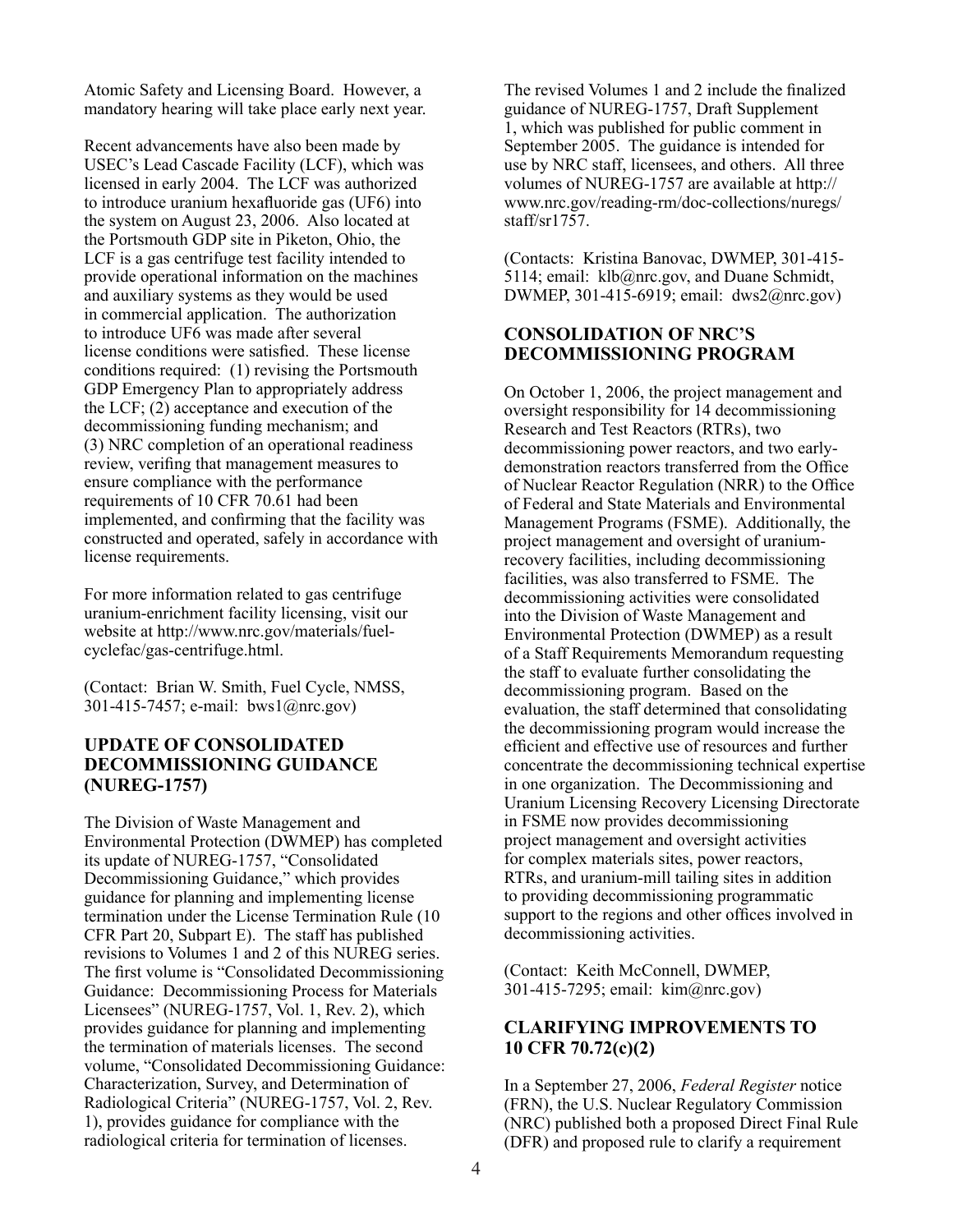pertaining to items relied on for safety (IROFS), under Title 10 Code of Federal Regulations (CFR) Part 70. The proposed rulemaking corrected an inconsistency in the regulations pertaining to IROFS. The final rule would be effective by December 11, 2006, unless significant adverse comments on the rule were had been received by October 27, 2006. If significant adverse comments on the rule had been received, then the proposed rule would be modified to address the comments, and a final rule would be published in a future FRN.

Questions had arisen about whether changes involving licensee-identified IROFS that were not needed to meet the performance requirements in 10 CFR 70.61 would require an equivalent replacement of the safety function. Consistent with other parts of the regulation, the staff proposed adding the phrase, ''...and is necessary for compliance with the performance requirements of 10 CFR 70.61" to the end of 10 CFR  $70.72(c)(2)$ . Thus, the proposed 10 CFR 70.72(c)(2) would be (newly added phrase in bold):

 "The licensee may make changes to the site, structures, processes, systems, equipment, components, computer programs, and activities of personnel, without prior Commission approval, if the change . . . does not remove, without at least an equivalent replacement of the safety function, an item relied on for safety that is listed in the integrated safety analysis summary **and is necessary for compliance with the performance requirements in §70.61**."

This revision clarified that if an IROFS were not needed to meet the 10 CFR 70.61 performance requirements, a licensee may remove or replace the IROFS without NRC staff's approval and without showing equivalent replacement of the safety function. This change did not affect IROFS needed to meet performance requirements. If a licensee intends to remove or replace an IROFS needed to meet performance requirements, then the licensee must obtain NRC staff pre-approval before making the change, unless the licensee has demonstrated with on-site documentation that the replacement or removal of the IROFS could be done with equivalent replacement of the safety function of the IROFS.

At around the same time that the FRN was published, NRC published the associated Regulatory Issue Summary (RIS) 2006-14 and Enforcement Guidance Memorandum (EGM) 06-005. The RIS informed the Part 70 licensees that the 10 CFR 70.72(c)(2) regulation was proposed to be changed, whereas the EGM informed NRC inspectors how to apply enforcement discretion between the times

when the FRN was published and when the rule change became final.

No significant adverse comments on the rule were received by October 27, 2006. So, on December 11, 2006, the DFR became effective as a final rule. Now that the rule change was finalized, both the RIS and EGM are not in effect. One comment was received on the information in the FRN. Staff is developing a 10 CFR 70.72(c)(2) implementation guidance document called an interim staff guidance (ISG). The Division of Fuel Cycle Safety and Safeguards (FCSS)-ISG process includes industry and other stakeholder participation in public meetings as well as a comment/resolution process. The one comment received on the information in the FRN will be addressed as part of the FCSS-ISG process.

(Contact: Harry Felsher, Office of Nuclear Material Safety and Safeguards, 301-415-5521, e-mail: hdf@nrc.gov)

## **REGULATIONS FOR EMERGING TECHNOLOGIES**

The requirements for all new medical uses of byproduct material, or radiation from byproduct material, that are not specifically addressed in subparts D through H of Title 10 Code of Federal Regulations (CFR) Part 35 fall under the regulations in10 CFR 35.1000. The information required by applicants of 35.1000 medical uses is found in 10 CFR 35.12 "Application for license, amendment, or renewal." Section 35.1000 itself does not include specific training and experience (T&E) requirements for authorized users (AU) of emerging technologies because the T&E necessary for the safe use of byproduct material may be unique to each new technology. The specific risks associated with these emerging technologies, additional regulatory requirements, and the T&E requirements are evaluated on a case-by-case basis. Although the new medical use of byproduct material is regulated under 10 CFR 35.1000, licensing guidance for each specific 10 CFR 35.1000 use, including the T&E requirements, is posted on the U.S. Nuclear Regulatory Commission (NRC) web site under the section "Other Guidance," at http://www.nrc. gov/materials/miau/med-use-toolkit.html. Licensing guidance for emerging technologies will be modeled on other medical uses with similar risk. Licensees interested in applying for authorizations for new medical uses should submit applications to the appropriate NRC Regional offices.

(Contact: Donna-Beth Howe, Office of Federal and State Materials and Environmental Management Programs, 301-415-7848; e-mail: dbh@nrc.gov)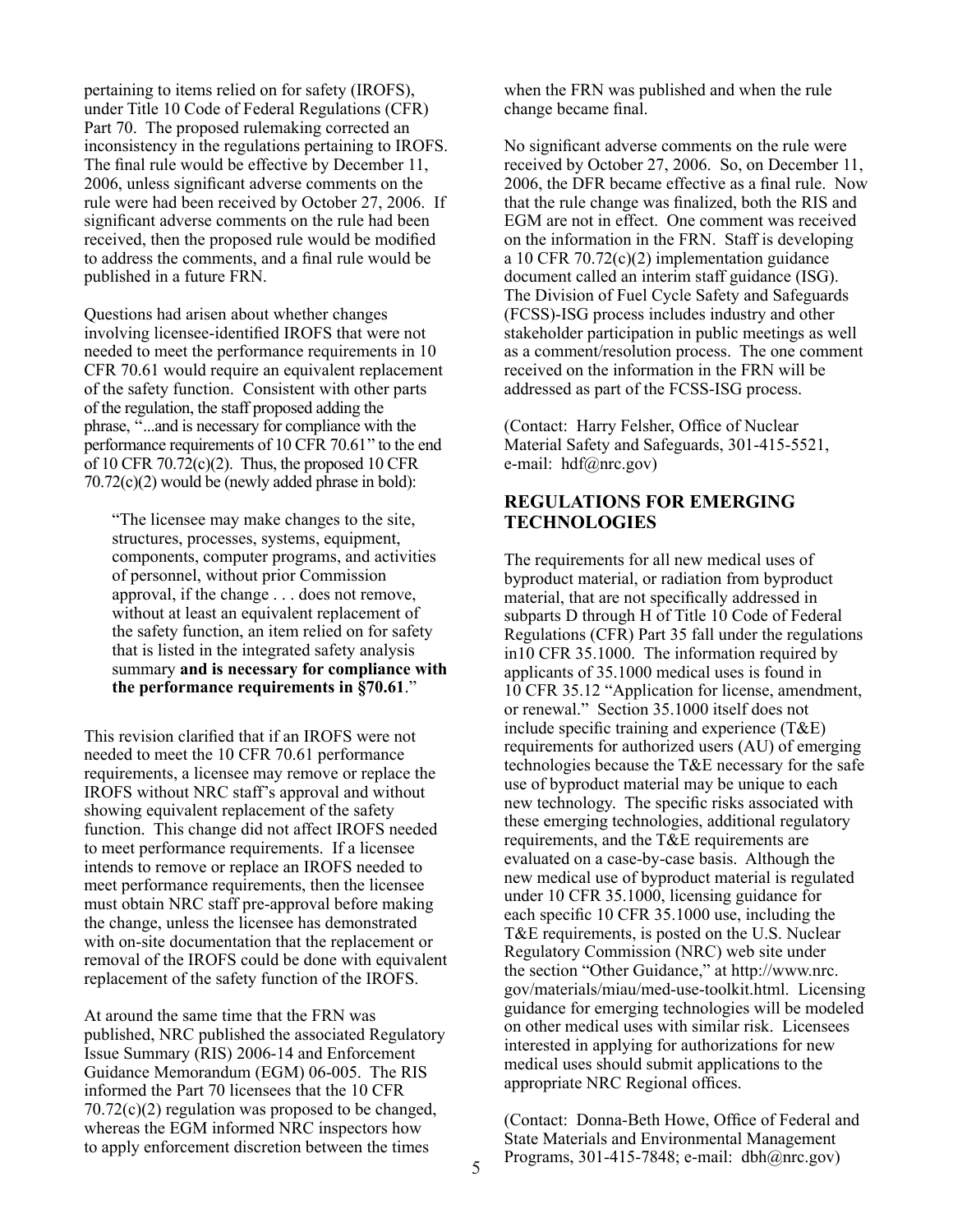## **CLARIFICATION OF DOSAGE CATEGORIES FOR UNSEALED BYPRODUCT MATERIAL REQUIRING A WRITTEN DIRECTIVE**

Title 10 Code of Federal Regulations (CFR) 35.390, "Training for use of unsealed byproduct material for which a written directive is required," establishes requirements for authorized users (AU) of unsealed byproduct material for the uses authorized under 10 CFR 35.300 "Use of unsealed byproduct materials for which a written directive is required." 10 CFR 35.390 requires a physician seeking to become an AU for uses authorized under section 35.300 to complete work experience that includes administering dosages of radioactive drugs to patients or human research subjects in at least three cases in each of the categories for which the individual is requesting AU status. There are four dosage categories listed in paragraph 10 CFR  $35.390(b)(1)(ii)(G):$ 

- (1) Oral administration of less than or equal to  $1.22$ gigabecquerels (Gbq) (33 millicuries) of sodium iodide I-131, for which a written directive is required;
- (2) Oral administration of greater than  $1.22$  Gbq (33 millicuries) of sodium iodide I-131;
- (3) Parenteral administration of any beta-emitter, or a photon-emitting radionuclide with a photon energy less than 150 kiloelectron volt, for which a written directive is required; and/or
- (4) Parenteral administration of any other radionuclide, for which a written directive is required.

The U.S. Nuclear Regulatory Commission (NRC) has received several inquiries from physicians wishing to be authorized for all four categories. Currently an AU can be licensed only for categories 1, 2, and 3, or any combination thereof. Examples of parenteral administrations that fall within the third category include, but are not limited to, Strontium-89, Phosphorus-32, Yttrium-90 (Zevalin® therapy), Samarium-153, and non-sodium iodide-131 (e.g. Bexxar® and MIBG therapies). NRC is not aware of any radiopharmaceutical administrations that fall under the fourth category and therefore currently does not authorize AUs for that category. Category 3 was intended to include parenteral administrations that were currently being performed at the time that 10 CFR 35.390 was promulgated. At the time that 10 CFR 35.390 was promulgated, there was no way to predict what new therapies involving parenteral administrations of unsealed byproduct material

would be developed in the future. Therefore, the fourth category was included in the regulation to cover these potential therapies, to avoid having to again revise the requirements to address these new therapies.

(Contact: Cindy Flannery, Office of Federal and State Materials and Environmental Management Programs, 301-415-0223; e-mail: cmf@nrc.gov)

#### **CLARIFICATION OF THE TRAINING AND EXPERIENCE REQUIREMENTS IN 10 CFR 35.396**

Section 35.396, "Training for the parenteral administration of unsealed byproduct material requiring a written directive," was specifically developed for authorized users (AU) qualified under other sections of Title 10 Code of Federal Regulations (CFR) Part 35 who are seeking to become AU's under this section. The U.S. Nuclear Regulatory Commission (NRC) has received many inquiries about whether paragraph (d) of 10 CFR 35.396 is a stand-alone criterion for one of the training and experience (T&E) pathways. Section 35.396 establishes three different T&E pathways for a physician seeking to become an AU for parenteral administration of unsealed byproduct material requiring a written directive. The first pathway, described in 10 CFR 35.396(a), is a stand-alone criterion which permits an AU authorized under 10 CFR 35.390 for parenteral administrations (i.e., uses listed in  $$35.390(b)(1)(ii)(G)(3)$  or (4)), by his or her training and experience, to be an AU under 10 CFR 35.396. Physicians seeking AU status by the second or third pathways, described in 10 CFR 35.396(b) and (c), respectively, must also satisfy the T&E requirement in paragraph (d) of 10 CFR 35.396. With regard to those pathways, the T&E requirement described in 10 CFR 35.396(d) is not a stand-alone criterion. Rather, paragraph (d) is an additional requirement for the pathways described in 10 CFR 35.396(b) and (c). The T&E requirements established in 10 CFR 35.396 can be found on the NRC web site at http://www.nrc.gov/reading-rm/ doc-collections/cfr/part035/part035-0396.html.

(Contact: Cindy Flannery, Office of Federal and State Materials and Environmental Management Programs, 301-415-0223; e-mail: cmf@nrc.gov)

## **IMPROVING PUBLIC UNDERSTANDING OF THE RISKS ASSOCIATED WITH MEDICAL EVENTS**

Medical events (ME) are defined in Title 10 Code of Federal Regulations (CFR) 35.3045, "Report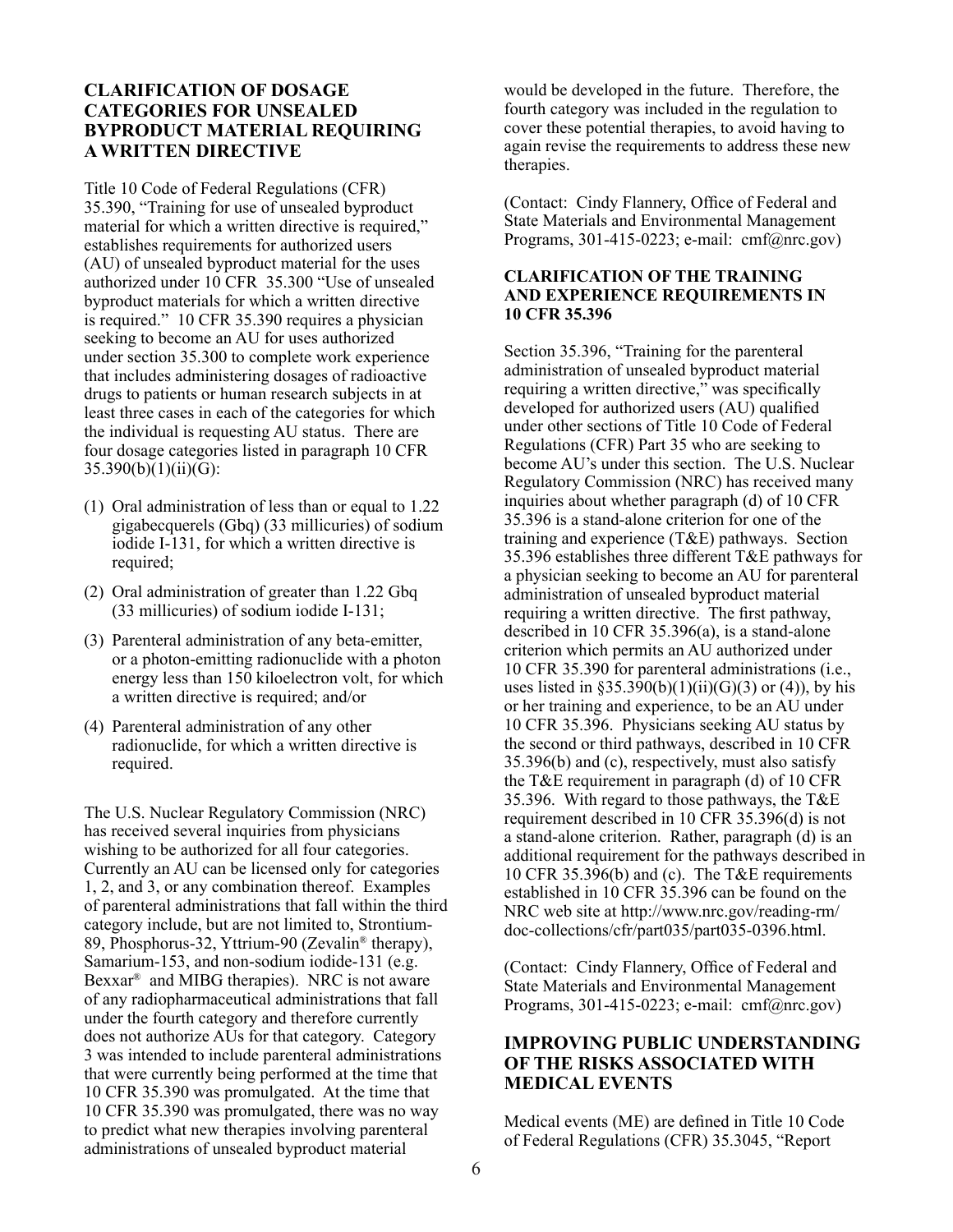and notification of a medical event." There have been indications to the U.S. Nuclear Regulatory Commission (NRC), that members of the public associate the occurrence of an ME with harm or risk of harm to the patient or patients involved in an event, which is not necessarily the case. In March 2004, the Commission directed the NRC staff to provide recommendations on how to effectively communicate the associated risks, if any, of MEs to the public. The Commission also directed the staff to involve NRC's Advisory Committee on the Medical Uses of Isotopes (ACMUI) in the development of its recommendations.

In February 2005, the Commission approved the NRC staff's recommendations to improve public understanding of the risks associated with MEs. The staff's recommendations were based on input from the ACMUI.

The ACMUI recommended as a general "guiding principle" that NRC consider MEs as a quality assurance (QA) performance index, indicative of technical or QA problems in accurately realizing clinical intentions of authorized user (AU) physicians, but not as an indicator of patient harm, nor the probability of patient harm. NRC endorses this "guiding principle." The ACMUI also suggested that NRC not disclose/release event information to the public until the event has been confirmed to be a reportable ME. In the interest of openness and timeliness, information about events involving medical use and reported as potential MEs is released to the public by NRC when the event has been confirmed to be an ME, or after 5 calendar days have passed, whichever comes first. The ACMUI also suggested footnoting each Event Summary released, to the public as a reportable ME, to indicate that dose thresholds in NRC's ME definitions, if exceeded, are not necessarily indicative of patient harm. This measure has also been implemented.

In summary:

- 1. NRC's ME definitions provide thresholds for identifying events indicative of technical or QA problems in accurately realizing the clinical intentions (prescriptions) of AU physicians;
- 2. Thresholds in NRC's ME definitions, if exceeded, are not necessarily indicative of patient harm.

This summary has been incorporated into an NRC fact sheet, available on the NRC public web site, at http://www.nrc.gov/reading-rm/doc-collections/factsheets/risks-assoc-medical-events.html.

(Contact: Ronald Zelac, Ph.D., Office of Federal and State Materials and Environmental Programs, 301-415-7635; e-mail: rez@nrc.gov)

## **DOSE LIMIT FOR PATIENT RELEASED UNDER 10 CFR 35.75**

The conditions under which licensees may authorize the release from their control of individuals who have been administered unsealed byproduct material or implants containing byproduct material appear in Title 10 Code of Federal Regulations (CFR) 35.75. One of these conditions is that the total effective dose equivalent (TEDE) to any other individual from exposure to the released individual is not likely to exceed 5 millisievert (mSv) (0.5 rem).

Although licensees typically use the 5 mSv (0.5 rem) TEDE limit to other individuals for determining the appropriateness of releasing a patient (or human research subject) after a single administration or application, the 5 mSv (0.5 rem) TEDE is an annual limit on dose to other individuals. Thus, if multiple administrations or applications in a single year are planned or are potentially anticipated for a patient, the decision about releasing that patient after each of the administrations must be based on the TEDE from all administrations or applications in a calendar year not exceeding 5 mSv (0.5 rem) for the maximally exposed other individual.

The U.S. Nuclear Regulatory Commission's position for 10 CFR 35.75, that the 5 mSv (0.5 rem) TEDE annual limit on doses to other individuals from exposure to the released individual is an annual limit, and that the total dose resulting from multiple administrations to and multiple releases of an individual within a given year must be taken into consideration, will be discussed more fully in a Regulatory Information Summary to be issued in the near future, which can be found at http://www. nrc.gov/reading-rm/doc-collections/gen-comm/regissues/2006/.

(Contact: Ronald Zelac, Ph.D., Office of Federal and State Materials and Environmental Programs, 301-415-7635; e-mail: rez@nrc.gov)

## **INCREASED CONTROLS: ANSWERS TO COMMONLY ASKED QUESTIONS**

The U.S. Nuclear Regulatory Commission (NRC) has identified fifteen radionuclides, and combinations thereof, that, when possessed in certain quantities, must be protected by the licensee from theft, sabotage, or diversion. In order to minimize risk to public health and safety, NRC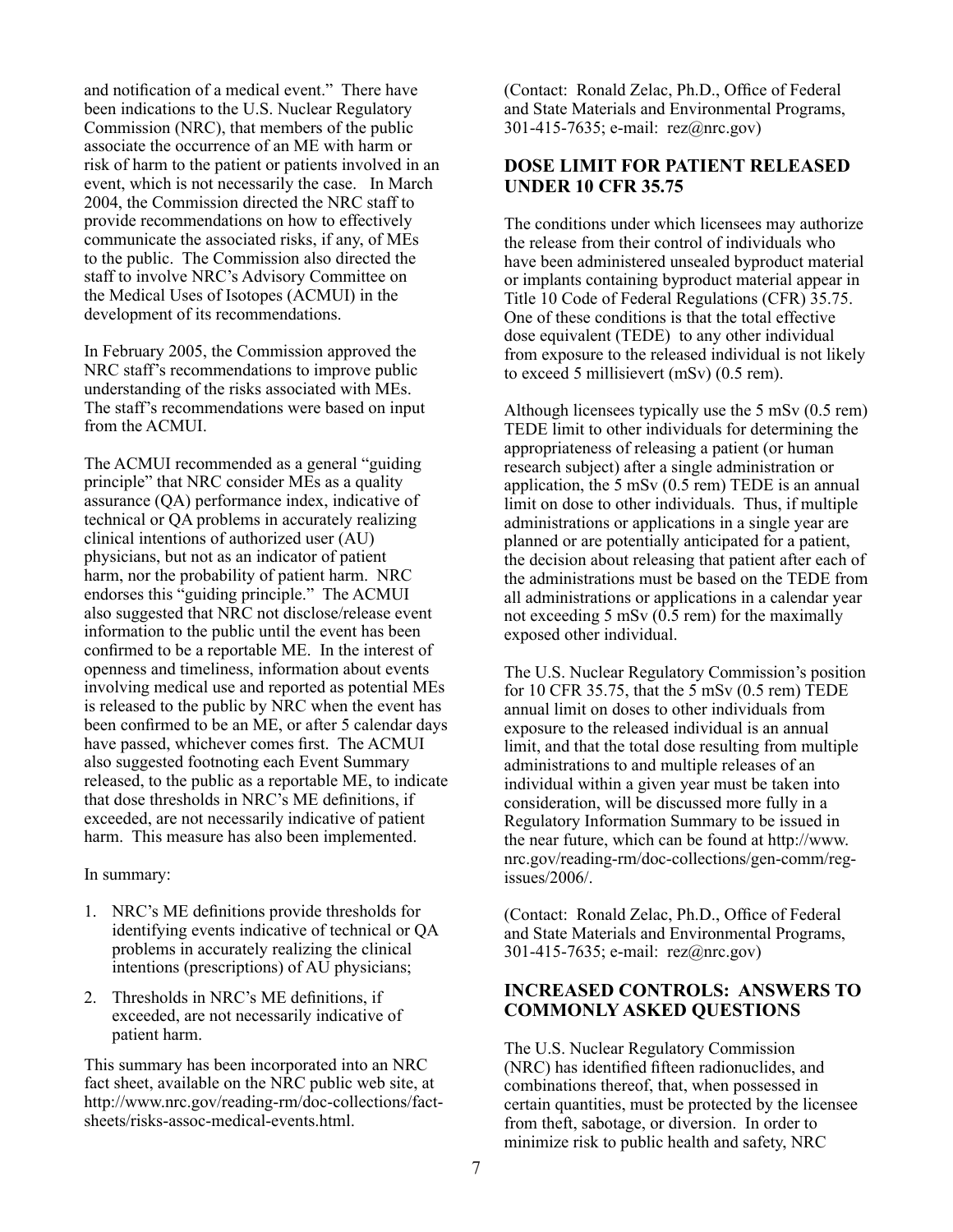issued an Increased Controls (IC) Order [EA-05- 090] on November 14, 2005 to licensees that are authorized to possess the quantities of radioactive material identified in Table 1 of the Order, otherwise known as "Radioactive Materials Quantities of Concern." The Order encompasses six general requirements that pertain to the security of Table 1 quantities. Licensees must implement these requirements to ensure adequate protection of these sources from malevolent use.

Though NRC and Agreement State licensees have always been required to protect radioactive material in their possession, several security concepts behind the IC requirements may be new to licensees. To help licensees interpret and apply the IC requirements, NRC formed the Implementation of Increased Controls Working Group (IICWG), made up of NRC Headquarters and Regional staff, and Agreement State representatives. The IICWG develops guidance to address questions that may arise as regulators and licensees implement the requirements of the Order. For this purpose, the IICWG produced implementing guidance including a series of questions and answers (Q&A). The IICWG continues to answer new implementation questions by means of a living supplemental Q&A document. Licensees are encouraged to review this information to enhance their understanding of the requirements and clarify issues involving their IC program. Should there be need of further clarification, licensees may contact their respective Agreement State agency or NRC Regional office for assistance.

The IC Order and guidance documents can be viewed on the NRC public website at http://www. nrc.gov/reading-rm/doc-collections/enforcement/ security. The documents are located under the heading "Holders of Material Licenses Authorized to Possess Radioactive Material Quantities of Concern."

(Contact: Joshua Palotay, FSME/MSSA, 301-415-6231; e-mail: jxp5@nrc.gov, or Christian Einberg, FSME/MSSA, 301-415-5422; e-mail: cee1@nrc.gov)

## **RUPTURE OF JAMMED SEEDS IN MICK APPLICATORS DURING MANUAL BRACHYTHERAPY TREATMENTS**

During the past 3 years, there have been at least six cases in which Iodine-125 seeds ruptured during prostate Brachytherapy treatments. Typically the cause of the seed rupture is operator excessive

force applied to the seed cartridge in an attempt to dislodge or implant seeds jammed in the MICK applicator.

In 2005, NRC issued Information Notice 2005- 17, "Manual Brachytherapy Source Jamming" for nation-wide distribution, and the Wisconsin Department of Health and Family Services also issued an Information Notice dated June 9, 2005, for Wisconsin licensees. Users are advised NOT to use force when attempting to remove jammed seeds, and to follow the manufacturer's instructions, as provided in the user manual, when dislodging jammed seeds. Also, Mick Radio-Nuclear Instruments, Inc. describes the proper dislodging techniques on its website (http://www.micknuclear. com).

Both Information Notices are available on the NRC website at http://www.nrc.gov/reading-rm/doccollections/gen-comm/info-notices/2005/in200517. pdf.

(Contact: Cindy Flannery, Office of Federal and State Materials and Environmental Management Programs, 301-415-0223; e-mail: cmf@nrc.gov)

## **GENERIC COMMUNICATIONS ISSUED (Sep 1, 2006 - Nov 30, 2006)**

The following are summaries of U.S. Nuclear Regulatory Commission (NRC) generic communications. If one of these documents appears relevant to your needs and you have not received it, please call one of the technical contacts listed below. The Internet address for the NRC library of generic communications is http://www.nrc.gov/readingrm/doc-collections/ en-comm/. Please note that this address is case-sensitive and must be entered exactly as shown. If you have any questions or comments about generic communications in general, please contact Monica Orendi, (301) 415-3938, or by e-mail: mlo1@nrc.gov.

#### *Bulletins (BL)*

None.

*Generic Letters (Gl)*

None.

*Information Notices (IN)*

None.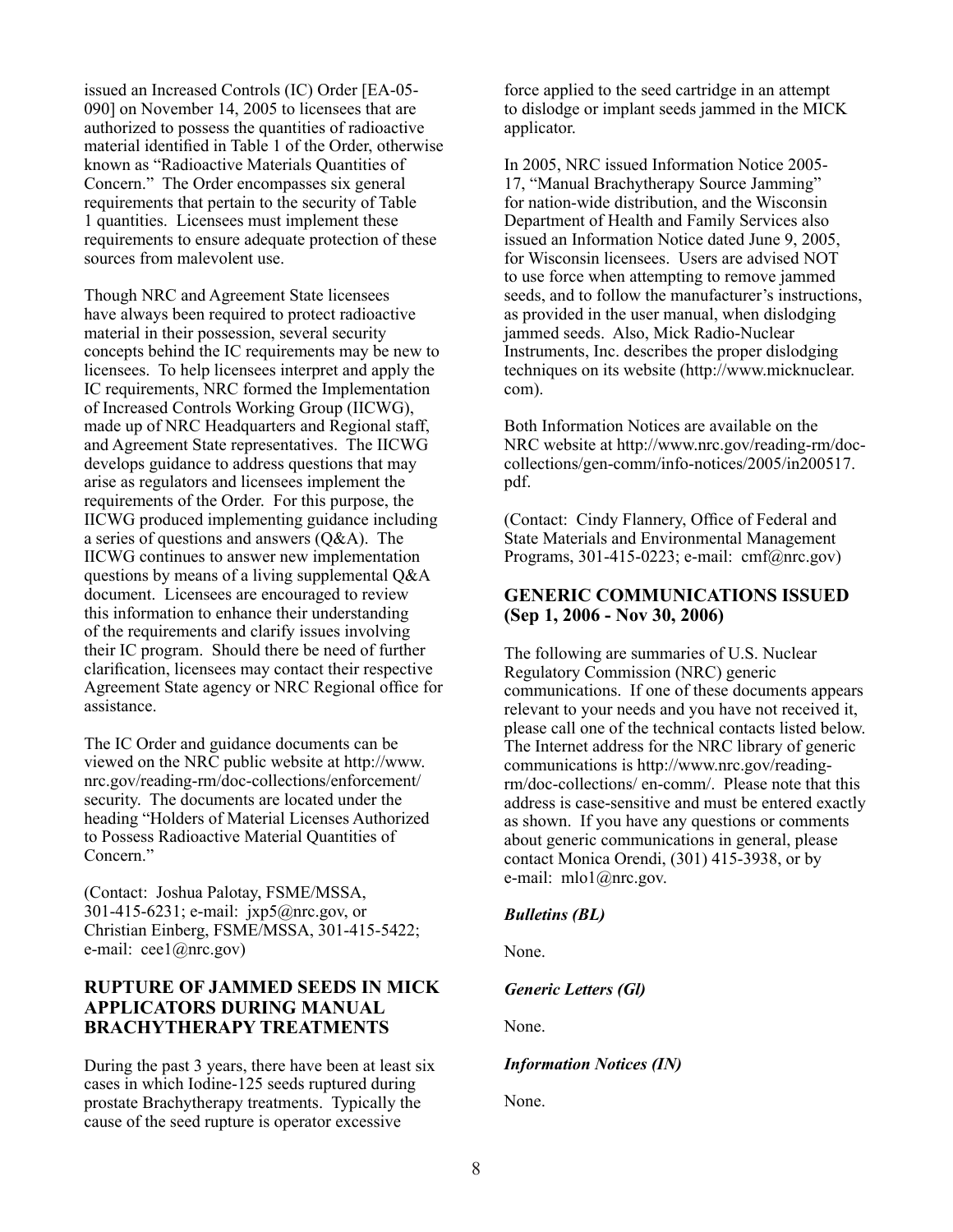#### *Regulatory Issue Summaries (RIS')*

RIS 2006-19 "Availability of Guidance on Radioactive Seed Localization" was issued September 14, 2006. This RIS was issued to all NRC medical licensees.

(Technical contact: Donna-Beth Howe, FSME, 301-415-7848; e-mail: dbh@nrc.gov)

RIS 2006-20, "Guidance for Receiving Enforcement Discretion When Concentrating Uranium at Community Water Systems" was issued September 14, 2006. This RIS was issued to all community water systems (CWS'), in NRC non-Agreement States, that during the treatment of drinking water, may accumulate and concentrate naturally occurring uranium in media, effluents, and other residuals, above 0.05 percent by weight. CWS' operating in Agreement States should contact their State regulatory agency to determine what requirements apply to their operations.

(Technical contacts: Michael Williamson, Office of Federal and State Materials and Environmental Management Programs, 301-415-6234; e-mail: mkw1@nrc.gov and Gary Comfort, Office of Federal and State Materials and Environmental Management Programs, 301-415-8106; e-mail:  $\gcd(\widehat{a}$ nrc.gov)

RIS 2006-11, "Requesting Quality Assurance Program Approval Renewals Online by Electronic Information Exchange" was issued July 20, 2006. This RIS was issued to all 10 CFR Part 71 quality assurance program and certificate holders.

(Technical contacts: Frank Gee, NMSS, 301-415-7414; e-mail: fsg@nrc.gov; and John Skoczlas, OIS, 301-415-7186; e-mail: jas1@nrc.gov)

(General Contact: Monica Orendi, FSME, 301-415-3938; e-mail: mlo1@nrc.gov)

#### **SIGNIFICANT EVENTS**

*Event #1:* Lost radioactive seeds

*Date and Place:* October 4, 2006, Spokane, Washington

*Nature and Probable Causes:* The licensee reported two damaged shipping packages containing cesium-131 (Cs-131) cancer therapy seeds. The shipping company discovered a flattened lead cap in its Spokane, Washington, terminal. A partial label on

the cap indicated it came from one of two packages containing 63 Cs-131 seeds with a total activity of 12.2 Gigabecquerels (GBq) (330 millicuries). The second package was found crushed, but essentially intact; all seeds were present and undamaged. Scraps from the first package were found on the runway and on the floor of an airport vehicle. Washington Department of Health (DOH) personnel responded to the scene, and the licensee also dispatched a team to the site. DOH personnel were able to recover three of the 63 seeds from the first package. Several areas of radioactive contamination and radiation exposure were located, with the highest level of contamination at 400 counts per minute, and the highest level of exposure at approximately 25 milliroentgen per hour or 6.54 x 10-5 Coulombs per kilogram per hour (C-kg-1-hr-1). Washington DOH requested that the shipping company's management revise its hazardous material transportation-handling procedures and provide refresher training to staff.

*Event #2:* Overexposure to Worker

*Date and Place:* October 20, 2006, Cincinnati, Ohio

*Nature and Probable Causes:* The licensee reported a contamination incident in its source-handling facility. Two cesium 137 (Cs-137) sources from TN Technology fixed gauges were breached during source disposal operations. One Cs-137 source with an activity of 0.41 Gigabecquerels (GBq) (11) millicuries (mCi)) was breached when an individual cut into the source holder with a band-saw. The other source had an activity of 0.96 GBq (26 mCi) and was breached when the same individual drilled into the source holder. Radioactive contamination was detected on the individual conducting the source-removal operations and throughout the source-handling area. The contaminated areas were controlled-access areas within the facility. Some contamination escaped from the room under two doors leading to the licensee's gauge-manufacturing area, but not into any unrestricted areas. The contamination on the individual was estimated at 0.37 GBq (10 mCi) and was located on the individual's clothing, hair, arms, and hands. The individual was decontaminated on site and sent to a local hospital as a precautionary measure. There was some residual contamination on the individual's finger tips; however, further scrubbing to remove the contamination may have caused a breakdown of the skin. The individual put on gloves in an attempt to sweat out the residual contamination. Two urinalysis samples collected from the employee were negative. The source-handling area was secured and closed to all personnel over the weekend. Preliminary surveys identified 14,000 to 500,000 disintegrations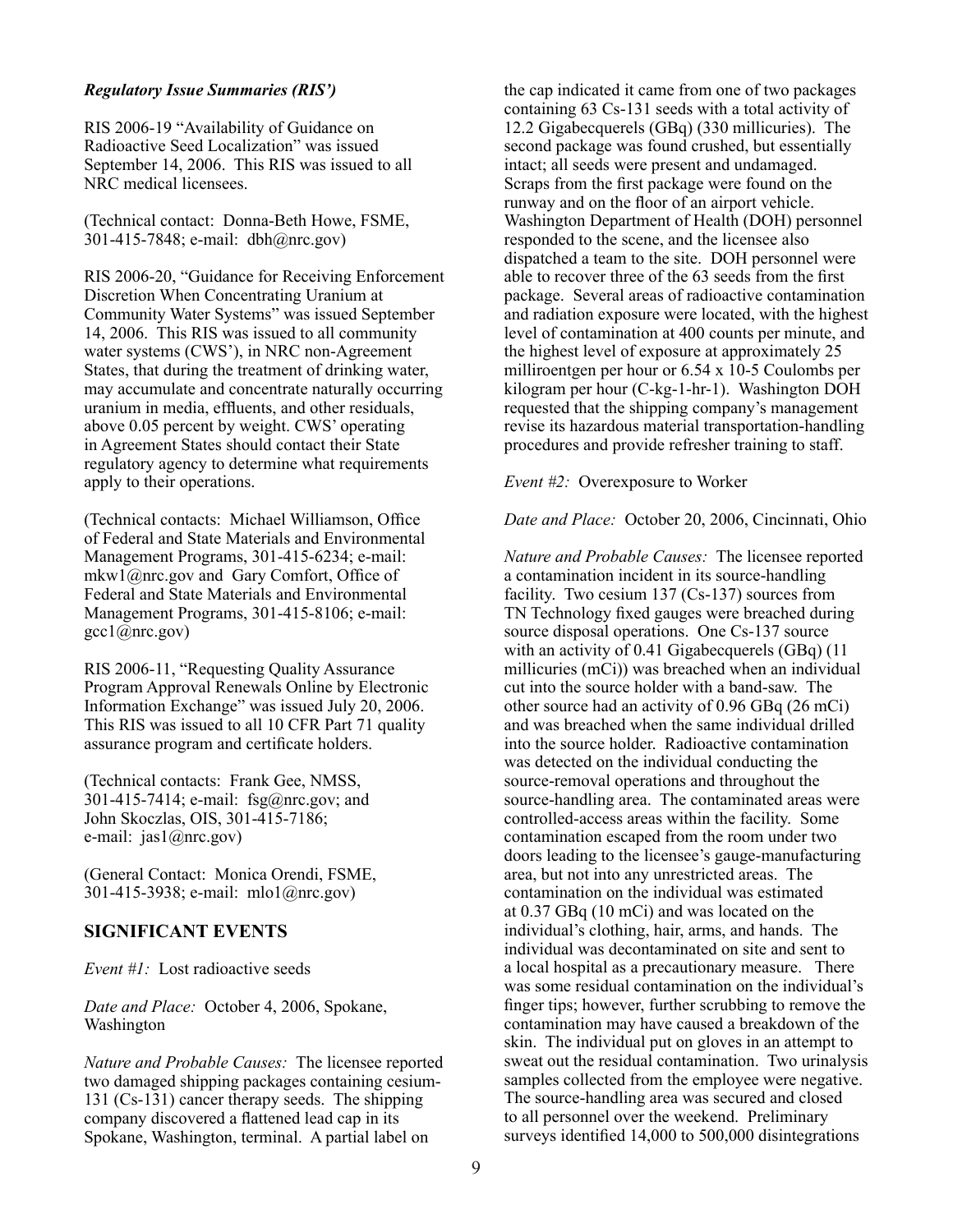per minute in large-sample wipe tests of walk-ways in the manufacturing area. It was estimated that approximately 0.37 GBq (10 mCi) of contamination were involved in the source-handling area. The licensee retained a decontamination contractor and an Ohio Bureau of Radiation Protection inspector visited the site to assess the contractor's decontamination efforts and to further investigate the circumstances that caused the incident. The contaminated employee received a whole-body count, and the results revealed the presence of 133.57 Becquerels (3.61 nanocuries) in the lungs. A second whole-body scan was scheduled for 2 weeks from the initial scan. Dose estimates will be prepared by the licensee and its medical consultant after urine samples have been analyzed. Corrective actions taken by the licensee included generating a new procedure for the removal of sources from holders.

*Event #3:* Overexposure to Radioactive Waste Workers

*Date and Place:* November 1, 2006, Richland, Washington

*Nature and Probable Causes:* The licensee reported possible radiation overexposures to four individuals. The individuals were involved in separating sources, lead pigs, and trash from drums. The total americium 241 (Am-241) activity from 12 drums was manifested at 6.8 Gigabecquerels (GBq) (184 millicuries); however, only one drum was open at the time of the incident. Work was being conducted in a ventilated room within a waste-processing building. Two workers inside the room were wearing respirators and the supervisor, not wearing a respirator, was immediately outside the room directing the work. A contamination level above 2 million disintegrations per minute was detected in the room, and the building was evacuated. An air sample in the area revealed an alpha activity of 0.37 microBecquerels per milliliter (μBq/ml) (0.001 picocuries per milliliter). The three workers were taken to a survey area and found to be contaminated on the face. Contamination was also found on the respirators. The workers were decontaminated on site. Air-sample-analysis results for a particulate sample in the building exhaust stack was 340.4 Becquerels per milliliter (Bq/ml) (9.2 nanocuries per milliliter (nCi/ml)) gross alpha. The building was decontaminated, and additional containment tents were installed around the contaminated room. Whole-body counts the next day revealed that the supervisor received an intake of approximately 432.9 Bq (11.7 nCi) of Am-241, with an estimated lung dose of 97.5 centisievert (cSv) (97.5 rem) committed dose equivalent (CDE).

The supervisor also had an estimated dose to the endosteal (white bone matter) of 95 cSv (95 rem) CDE. The other two workers were given two lung counts, with results of 248 and 188 Bq (6.7 and 3.2 nCi) for one, and 56 and 19 Bq (1.5 and 0.5 nCi) for the other. A health physics technician working near the supervisor in the outer room was also counted with a result of less than 33 Bq (0.9 nCi). All four workers were given chelating treatments.

(CONTACT: Ashley M. Tull 301-415-5294, FSME, e-mail: amt1@nrc.gov)

#### **SIGNIFICANT ENFORCEMENT ACTIONS**

The U.S. Nuclear Regulatory Commission's (NRC's) enforcement program can be accessed via NRC's homepage [http://www.nrc.gov/] under "What We Do." Documents related to cases can be accessed at [http://www.nrc.gov/], "Electronic Reading Room," "Documents in ADAMS." ADAMS is the Agencywide Document Access and Management System. Help in using ADAMS is available from the NRC Public Document Room, telephone: 301-415-4737 or 1-800-397-4209.

## *Hospitals*

#### **St. Peter's University Hospital (EA-06-228)**

On November 30, 2006, a Notice of Violation was issued for a Severity Level III violation involving the failure to secure licensed material from unauthorized removal or access, and/or maintain constant surveillance of licensed material that was stored in a controlled or unrestricted area. Specifically, on August 2, 2006, an High Dose Reloader (HDR) unit containing Iridium-192 was left unsecured and unattended in that the door to the room housing the HDR was open and no staff member was in the immediate vicinity to maintain constant surveillance, contrary to 10 CFR 20.1801 and 10 CFR 20.1802.

#### **St. Joseph Health Center (EA-06-188)**

On October 20, 2006, a Notice of Violation was issued for a Severity Level III violation involving the administration of greater than 30 microcuries of I-131 sodium iodide without a written directive that was signed and dated by an authorized user. Specifically, a technologist administered 5.4 millicuries of I-131 sodium iodide to a patient that was scheduled to receive 15 microcuries of I-131 sodium iodide, without a written directive that was dated and signed by an authorized user before administering the I-131 sodium iodide dose.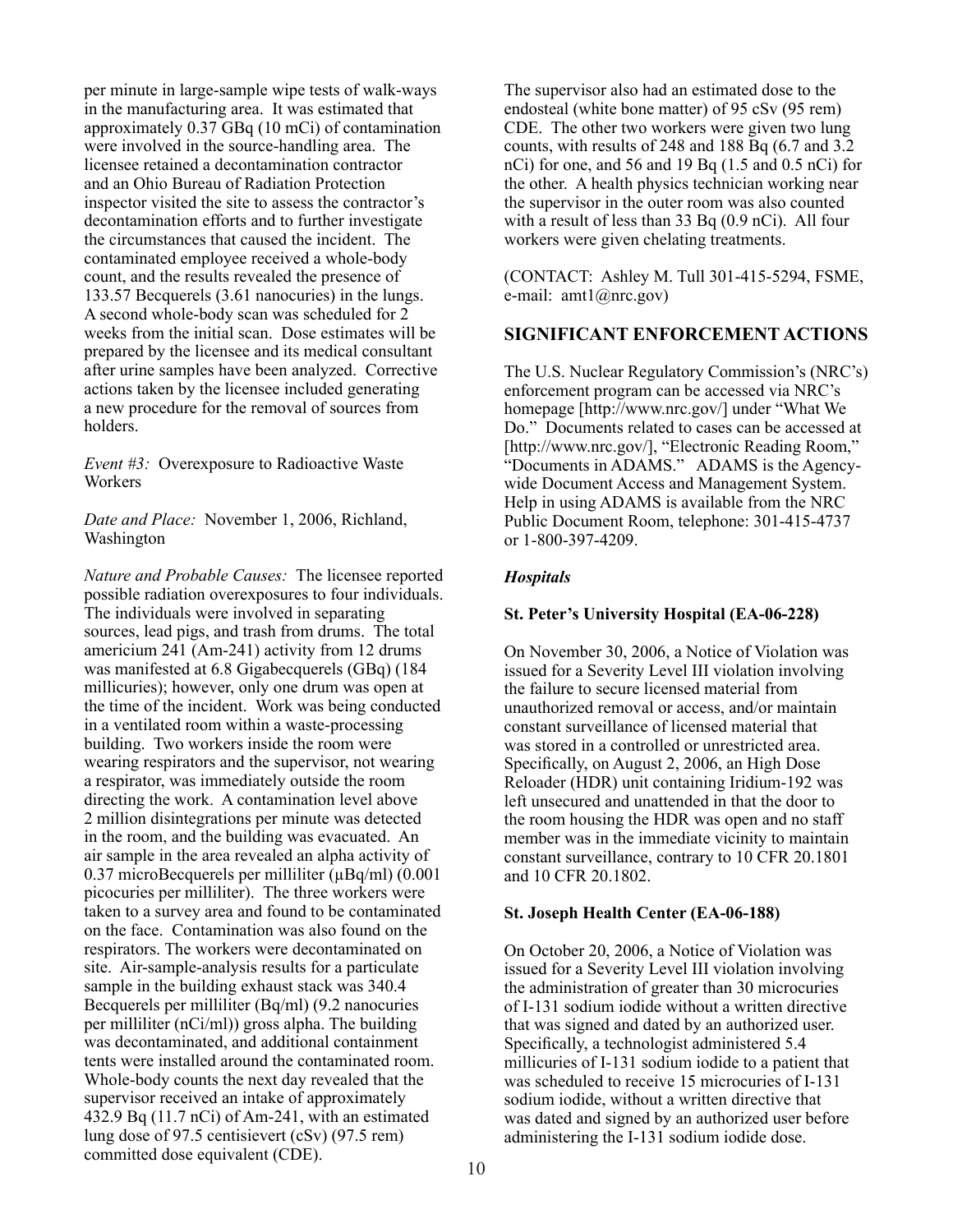## *Portable Gauges*

#### **H&G Inspection Company, Inc. (EA-06-021)**

On October 24, 2006, a Confirmatory Order (effective immediately) was issued to confirm commitments made as part of a settlement agreement. The licensee requested Alternative Dispute Resolution following the NRC's May 1, 2006, Notice of Violation and proposed imposition of a civil penalty in the amount of \$6,500. The violation involved the willful failure to block and brace a radiographic exposure device during transport. As part of the agreement, H&G has agreed to implement a comprehensive management review and oversight program, and within one year, to write and submit an article for publication by both the American Society of Non-Destructive Testing (ASNT) and the Non-Destructive Testing Managers Association (NDTMA) addressing the value that the new H&G management oversight program adds to overall safe and effective operations. In recognition of H&G's extensive corrective actions, the NRC agreed to reduce the civil penalty originally proposed to \$500.

#### **Advantage Engineering, LLC (EA-06-214)**

On October 18, 2006, a Notice of Violation was issued for a Severity Level III violation involving the failure by the authorized gauge operator to control and maintain constant surveillance of a portable nuclear gauge. Specifically, the gauge, which contained NRC-licensed radioactive material (two radioactive sources), was damaged when it was run over by a bulldozer after the authorized gauge operator had left it unattended for approximately five minutes at a job site.

#### **Quaker Sales Corporation (EA-06-194)**

On September 13, 2006, a Notice of Violation was issued for a Severity Level III violation involving the failure to control and maintain constant surveillance of a portable nuclear gauge resulting in damage to the gauge. Specifically, the gauge was left unattended for approximately 5 minutes while the gauge user was approximately 150 feet away from the gauge. During the time the gauge was not within the user's line of sight, it was run over by a bulldozer.

#### **Triad Engineering, Inc. (EA-06-150)**

On September 12, 2006, a Notice of Violation (NOV) and Proposed Imposition of Civil Penalty in the amount of \$3,250 was issued. The NOV

cites two violations of NRC requirements. The first violation involved the failure of the authorized gauge user (AU) to properly block and brace the gauge in the open bed of his pick-up truck, to secure the gauge with two independent physical controls, and to close the tailgate prior to leaving the field office parking lot. The case containing the gauge fell off the truck onto a public street resulting in the second violation, i.e., the failure to control and maintain constant surveillance of licensed material in an unrestricted area. After bystanders notified the AU that his gauge had fallen off his truck, the AU driver retraced his route and retrieved the gauge. The container and the gauge were not damaged and there was no radiation dose to members of the public as a result of this event.

(General Contact: Sally Merchant, Office of Enforcement, 301-415-2747, e-mail: slm2@nrc.gov)

## **SELECTED** *FEDERALREGISTER* **NOTICES (September 1, 2006 – December 31, 2006)**

10 CFR Parts 19, 20, and 50 [RIN 3150-AH40] "Occupational Dose Records, Labeling Containers, and the Total Effective Dose Equivalent; Proposed rule." 71 FR 55382, September 22, 2006.

(Contact: Stewart Schneider, Office of Nuclear Reactor Regulation, 301-415-4123, e-mail:  $ss4@$ nrc.gov)

10 CFR Part 70 [RIN 3150-AH96] "Facility Change Process Involving Items Relied on for Safety." 71 FR 56344 September 27, 2006.

(Contact: Dr. Anthony N. Tse, Office of Federal and State Materials and Environmental Management Programs, 301-415-6233, e-mail: ant@nrc.gov)

10 CFR Part 72 [RIN 3150-AH98] "List of Approved Spent Fuel Storage Casks: HI-STORM 100 Revision 3." 71 FR 60659, October 16, 2006.

(Contact: Jayne M. McCausland, Office of Federal and State Materials and Environmental Management Programs, 301-415-6219, e-mail: jmm2@nrc.gov)

10 CFR Parts 2, 30, 40, 50, 52, 60, 63, 70, 71, 72, 73, 76, and 150 [RIN 3150-AH57] "Protection of Safeguards Information; Proposed rule." 71 FR 64004, October 31, 2006.

(Contact: Marjorie Rothschild, Office of the General Counsel, 301-415-1633, e-mail: mur@nrc.gov or Bernard Stapleton, Office of Nuclear Security and